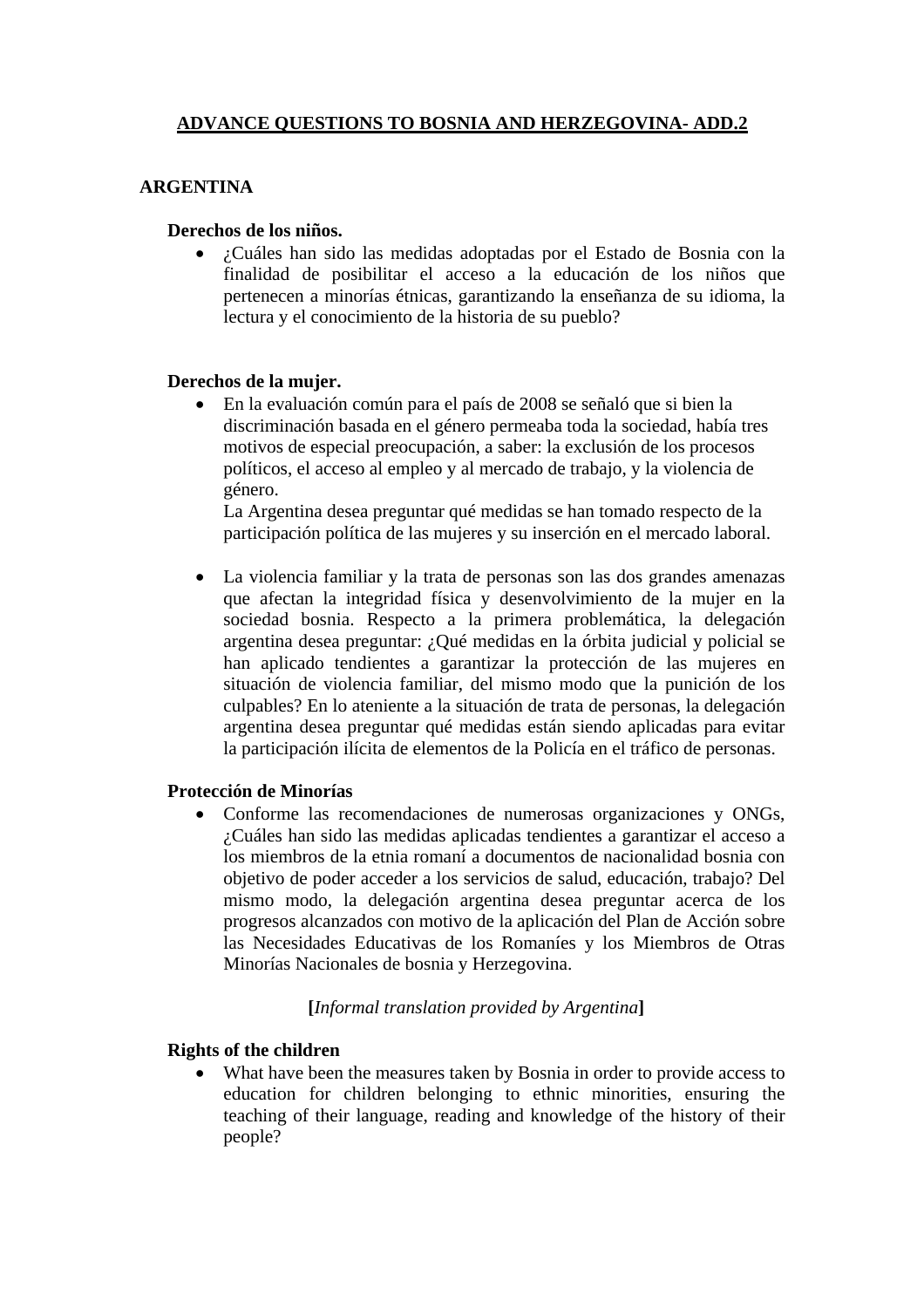## **Rights of women**

• Argentina would like to ask what steps have been taken regarding the political participation of women and their integration into the labor market. Family violence and human trafficking are the two major threats that affect the physical and development of women in Bosnian society. Regarding the first issue, the delegation of Argentina would like to ask what judicial and police measures have been implemented aimed at guaranteeing the protection of women in situations of family violence? With regard to the situation of human trafficking, the delegation of Argentina would like to ask what measures are being implemented in order to prevent the unlawful participation of elements of the police.

## **Minorities**

• What measures have been implemented aimed at ensuring the access to Bosnian citizenship documents to members of the Roma ethnic group in order to give them access to health services, education and work? Argentina also wishes to ask about the progress made in connection with the implementation of the Action Plan on the Educational Needs of Roma and Members of Other National Minorities in Bosnia and Herzegovina.

# **NETHERLANDS**

- What guarantees can the Government of Bosnia and Herzegovina give for safeguarding the independence of the judiciary, the status of the High Judicial and Prosecutorial Council as well as the Court and the Prosecutor's Office from threats and other external pressure?
- Does Government of Bosnia and Herzegovina intend to implement and safeguard the freedom of assembly and association for LGBT communities? Does it intend to effectively prosecute those who attack these groups and violate their rights and freedoms?
- What action has the Government of Bosnia and Herzegovina foreseen for the implemention of the recent decision of the European Court of Human Rights in the Sejdic and Finci v. Bosnia case? How will the Government of Bosnia and Herzegovina make sure that these actions will take effect before the elections in October 2010 so that eligibility for the Presidency and for the chairmanship of the Parliamentary Assembly is no longer confined to "constituent peoples" (Bosniaks, Serbs and Croats) but extended to all?
- What measures has the Government of Bosnia and Herzegovina taken to ensure that the revision of the strategy for the implementation of Annex VII of the Dayton Peace Agreement will be adopted and implemented?